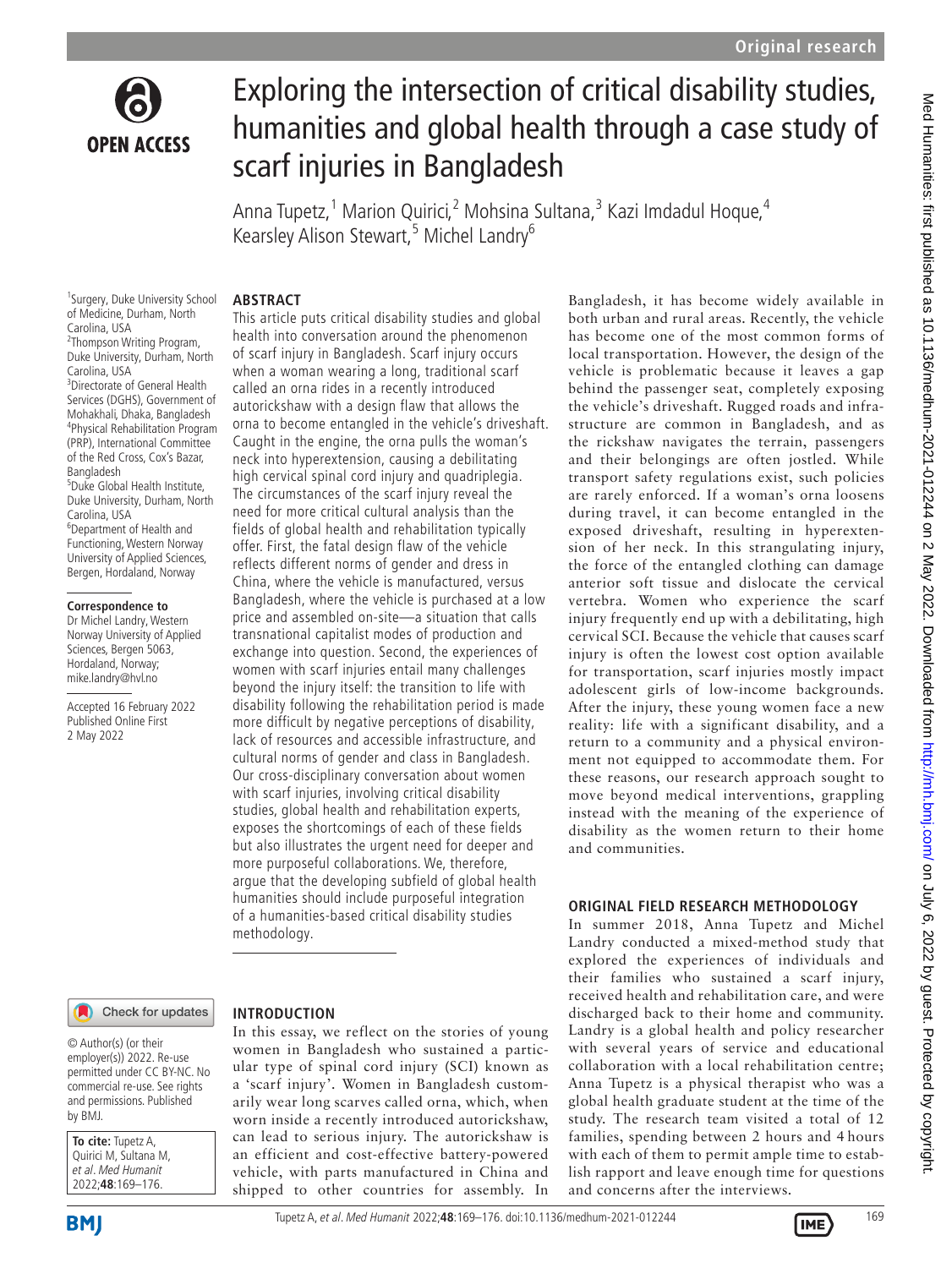## **Original research**

Following data collection, Tupetz held consultation sessions with Bangladeshi health professionals and service users located at a rehabilitation facility, which added significant interpretive value around the meaning of disability for the individuals who sustained scarf injuries. At the time of writing this interdisciplinary reflection essay, another paper with the full scientific results of the original study is under review elsewhere.

## **A CONVERSATION ON DISABILITY STUDIES, GLOBAL HEALTH AND NARRATIVE DATA: AN INTERNATIONAL, COLLABORATIVE APPROACH**

Tupetz published a commentary describing scarf injuries and calling out public health approaches that, 'aim(ing) for cost-effective interventions that have the highest impact on mortality reduction', prioritise men's survival as the population at higher risk for fatal injuries overall (Tupetz *et al*[. 2021](#page-7-0)). These data-driven, cost-motivated approaches have the effect of deprioritising women's health, and overlooking quality of life among disabled survivors of injury. Tupetz's dissatisfaction with these outcomes prompted a conversation with humanities and critical disability studies scholars, leading to the cross-disciplinary methodology employed in this article. By incorporating the humanities, global health can approach disability holistically, exploring not merely the fact of injury and prospects of recovery, but the full human experience of life with disability, as well as the broader structural forces shaping those experiences. We, therefore, assert that the developing subfield of global health humanities, which this special issue explores, should include purposeful integration of a critical disability studies methodology, which we introduce here.

While global health research has tended to view disability primarily from a medical and rehabilitative perspective, critical disability studies enable a deeper analysis of *how cultures make embodied differences meaningful*. An academic field born in concert with burgeoning disability civil rights activism in the USA and UK in the 1980s, the foundational contribution of disability studies was 'the social model of disability', shifting the focus to inaccessible environments rather than individual impairments [\(Shakespeare and Watson 1997](#page-7-1)). Several decades of scholarship later, engaging disciplines across the social sciences and the humanities, critical disability studies today offers a range of complex political, relational and biocultural models of disability, and grapples with both the harms and the benefits of medicine [\(Clare 2017](#page-7-2); [Davis and Morris 2007;](#page-7-3) [Kafer 2013\)](#page-7-4). As a methodology—as opposed to a 'subject' of study—critical disability studies provide a flexible framework for scrutinising the social norms that govern and organise bodies, engaging intersectional analysis of race, gender, sexuality and class [\(Minich 2016\)](#page-7-5). In our interdisciplinary discussions of scarf injuries in Bangladesh, the introduction of a critical disability studies methodology opened up questions not only about how accessible homes, roads, education and employment systems could improve these women's lives but also about the intersecting economic and cultural circumstances that gave rise to the injuries in the first place (ie, histories of exploitation and colonisation in Bangladesh producing intergenerational poverty; the affordability of the autorickshaw due to cheap labour and manufacturing in China; norms of dress for women in Bangladesh vs in China; and so on).

This article reflects a cross-disciplinary conversation about scarf injuries, including the perspectives of Bangladeshi physiotherapists Mohsina Sultana and Kazi Imdadul Hoque, who initially discovered the pattern of scarf injuries; Tupetz and Landry introduced previously; and Tupetz's colleagues at Duke University working in humanities-based critical disability studies.

Kearsley Stewart a medical anthropologist, and professor of the practice at the Duke Global Health Institute, who had advised Tupetz on the qualitative research methods of her study, introduced Tupetz to Marion Quirici, director of a cross-disciplinary faculty working group in disability studies. Discussing the Bangladeshi scarf injuries in this multidisciplinary venue illuminated the shortcomings of each of our fields. Physical therapists aiming to rehabilitate individuals are not equipped through their clinical training to confront larger societal obstacles, such as the lack of affordable and accessible housing and transportation in Bangladesh, which present the greatest barriers to re-integration. In addition, the European and American-centric origins of disability studies as a field pose a significant problem for global health researchers: although 80% of people with disability worldwide live in what is called the 'developing' world ([United Nations,](#page-7-6) [Department of Economic and Social Affairs Disability\)](#page-7-6), scholarship is overwhelmingly concentrated in, and concerned with, the USA, the UK, Canada and Australia. Coming together as a crossdisciplinary team, we learnt something that, perhaps, all crossdisciplinary teams learn: that before we can find answers for complex problems, we must first learn to ask better questions. What is a 'discipline' if not a framework for crafting research questions ([Comer 2015](#page-7-7))? This paper will therefore explore, through consideration of scarf injuries in Bangladesh, the new *framework for questions* that a critical disability studies methodology offers global health researchers.

Integrating a critical disability studies approach raised questions in four categories: access, structural disparities, cultural norms and avenues of empowerment.

- 1. *Access.* Starting with a simple social-model perspective, the first question we posed was, *What are the social and structural barriers impacting quality of life for survivors of the scarf injury?* This inquiry begins with a consideration of survivors' needs. Disability studies scholars and activists insist that there is nothing 'special' about disabled people's needs because disabled people need the same things as all humans: safety, clean water, nutrition, housing, healthcare, transportation, information, education, recreation, occupation, community and acceptance. In environments built for the non-disabled, disabled people are denied access to these basic human rights. For people with SCI, a wheelchair can help facilitate access to almost anything *if the infrastructure is accessible*. What would a survivor's life look like if she had a power wheelchair, an accessible home, and accessible transportation to an accessible school and community? These questions help us see how an inaccessible environment can be more disabling than the injury itself. These questions also enable us to view infrastructure and design as public health issues.
- 2. *Structural disparities.* Delving deeper into critical disability studies, especially Nirmala Erevelles's historical-material approach ([Erevelles 2011](#page-7-8)), we recognised that impairments themselves often have origins in social circumstances. Our next set of questions asks, *What political and economic circumstances created the conditions for the injuries in the first place?* This is an extension of the infrastructure question, but with attention to the history, laws and international relations that operate invisibly behind the life of the street. What affordable transportation options are available in the places where these injuries occur? Why is this specific type of rickshaw, often the most convenient option, also so dangerous? Why was the exposure of the engine shaft not considered a fatal design flaw? How does global capitalism reinforce the low cost of labour and manufacturing in China, and how does this perpetuate human rights disparities? What would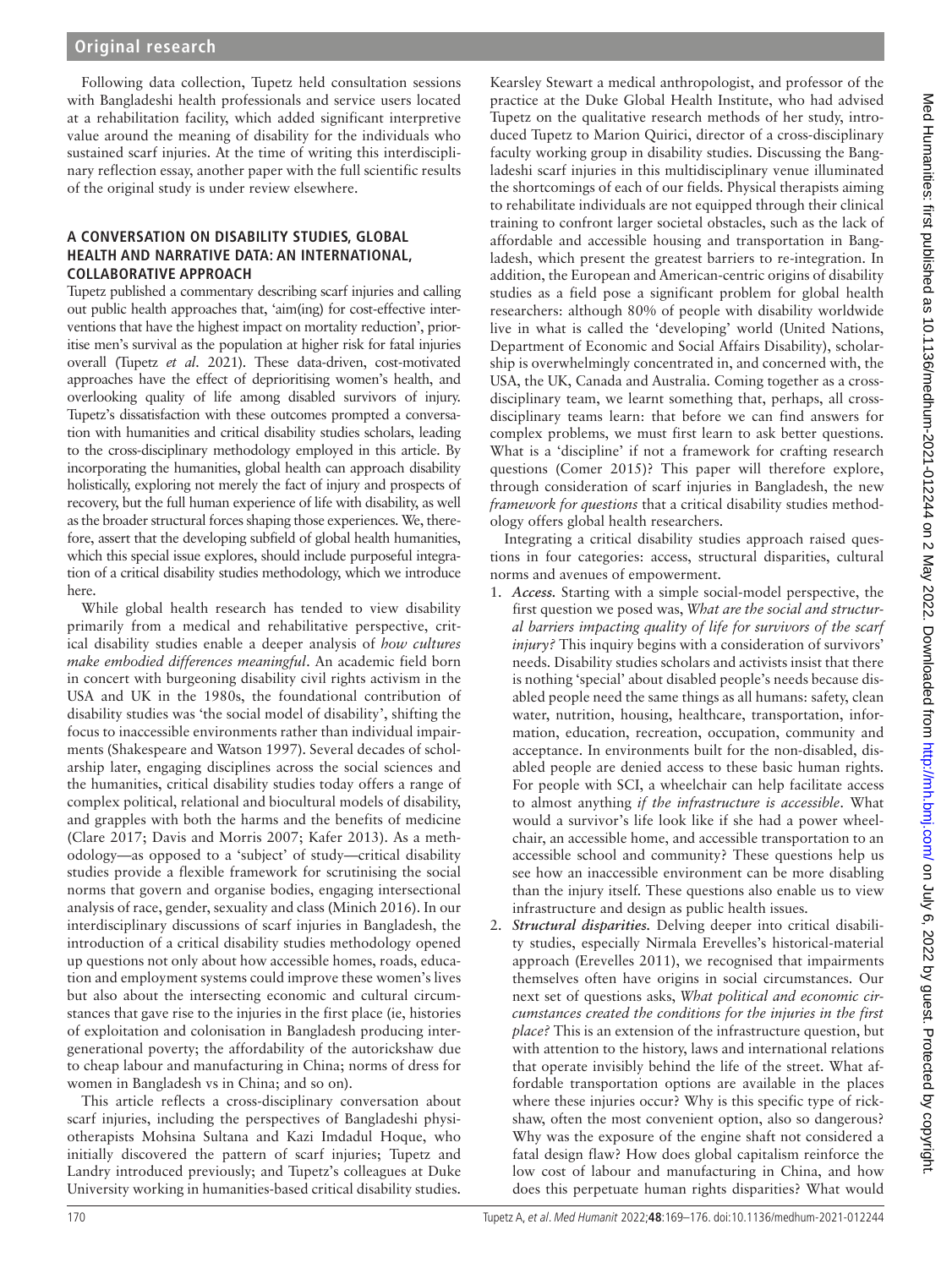it take to maintain smooth surfaces on roads in rural Bangladesh as a safety precaution? These questions carry the conversation beyond individual choices and responsibilities, to broader forms of structural violence. These questions also facilitate a recognition that health disparities—including the incidence of disability—disproportionately impact people with the least amount of wealth and power. While the argument may arise that Bangladesh has extremely scarce resources and cannot be expected to meet Western standards of public safety and human rights, we should question the circumstances of that scarcity rather than accepting scarcity as *natural* or *the way things have to be*. Contextualising each woman's experiences within a long history of colonisation, extraction and exploitation forces acknowledgement that human uses and abuses of power created these conditions, and the international community can and should be held accountable.

- 3. *Cultural norms.* Critical disability studies scholarship also emphasises intersectionality, reminding us that we cannot analyse the experience of disability as separate from culturally specific experiences of race, class, gender and religion, all of which operate simultaneously [\(Clare 2017;](#page-7-2) [Erevelles](#page-7-8)  [2011](#page-7-8); [Piepzna-Samarasinha 2018](#page-7-9)). We next asked, *How do cultural norms of gender, class and religion shape a disabled woman's prospects?* What is the traditional role of the woman within the family or within society, and how does disability complicate that role? To what extent is disability represented and visible within Bangladeshi culture? Familiarity with disability diminishes its stigma and increases acceptance. But in inaccessible environments where people with disabilities are prevented from participating equally, disability remains outside the realm of the familiar. What are the beliefs about disability in Bangladeshi culture? Are the cultural narratives of injury and disability always tragic ones? What specifically are the beliefs and practices regarding women with disabilities? What prospects does a disabled woman have, and how are these prospects contingent on social class?
- 4. *Avenues of empowerment.* The principles of disability justice call for leadership of the most impacted, cross-movement organising, collective access and collective liberation [\(Berne](#page-7-10)  [2015](#page-7-10)). These principles led us to raise questions about what hope there is for change, and the role women with scarf injuries might have to play. We asked, *Is there potential for the women to discover disability community, culture, and collective liberation?* Do survivors have opportunities to find and connect with each other? If not, what would it take to create these opportunities? If the survivors could connect, could they take part in building disability culture? Could they agitate for improved access? Could coalition-building be a way of accessing community and occupation, leading to broad changes that would improve the quality of life for all people with disability in Bangladesh?

Our process of articulating these questions brought discomfort. Quirici, as the critical disability studies scholar on the team, grappled with her status as an American, situated within a broad and diverse disability community preparing to mark the thirtieth anniversary of [The Americans with Disabilities Act \(ADA\) \(2021\)](#page-7-11). While the ADA remains problematic in many ways, it nevertheless enables disabled people in the USA to enjoy many freedoms not available to the women in the study (Americans with Disabilities Act (ADA) 2021). Is it possible from this vantage point to imagine a future for these women that is not modelled on the civil rights struggles of disabled Americans? Through dialoguing with the global health researchers on the team, Quirici confronted the limitations of disability studies scholarship situated in the USA, the UK and commonwealth nations. Do the accessibility ideals and emancipatory frameworks of the American disability rights movement (DRM) become forms of cultural hegemony within majority world<sup>[1](#page-6-0)</sup> contexts? We use the term 'majority world' in keeping with the example of Bangladeshi photojournalist Shahidul Alam, to reject the Western-centric language of 'developing nations' which hides histories of oppression, extraction and continuing exploitation ([Alam 2019\)](#page-7-12). Landry, reflecting on his own career of global health rehabilitation practice in majority world nations, questioned whether the disability studies framework is an imposition, a form of white saviorism being mapped onto a culture with fewer resources and different norms of gender and religion. The question prompted the response that, in the first place, a country's relative poverty is not a neutral or natural circumstance to be taken for granted, but a direct consequence of histories of extraction and exploitation that need to be openly named and interrogated. The question also invited a review of what 'disability studies' has been and what it has the potential to be. Is it a Western, hegemonic discourse, or a framework for emancipation? We contended with what Chris Bell has termed 'white disability studies'—scholarship that prioritises white cultures and bodies, or erases the significance of racism by presenting ableism as the 'real' culprit [\(Bell 2006](#page-7-13))—and made an explicit allegiance to disability studies scholarship that insists on intersectionality. Returning to the DRM from which the field of critical disability studies emerged, Quirici overviewed its indebtedness to the black power, women's liberation and gay rights movements, to argue that there is nothing inherently 'white' or 'American' about the concept of freedom; quite the opposite when one considers that the founders of this nation owned slaves, enacted genocide on indigenous populations, classified women as property and exploited the working class. Rejecting the idea that concepts of 'freedom' and 'progress' are somehow uniquely American, we then called into question the assumption that women living in relative disempowerment do not want to improve their circumstances because of their culture and traditions.

Ultimately, while we do not wish to argue that the freedoms envisioned by disability activists in the USA could be won elsewhere *in the same way*, without critical attention to differences of culture, religion, gender norms, politics and government, we *do* want to begin the work of identifying culturally specific pathways of liberation. Disability studies as a field is only recently coming to terms with its whiteness and the relative privilege that scholarship celebrating disability reflects [\(Bell 2006\)](#page-7-13). Nirmala Erevelles argues that by getting swept up in the transgressive potential of disability as an identity, the field loses sight of the 'violence of social/economic conditions of capitalism' [\(Erevelles 2011\)](#page-7-8). We take cues from Erevelles's historicalmaterialist approach, as well as Anna Mollow's contention that in different cultures we will find different sets of priorities [\(Mollow](#page-7-14) [2013\)](#page-7-14). Tupetz, sharing her research in Bangladesh with the Disability and Access Initiative at Duke, showed a picture of her hand with a henna tattoo, being applied by one of the young women holding the applicator in her mouth. Mehndi, known as henna in Western cultures, is the art of temporary skin decorations using the dye derived from henna plants. In a tradition dating back centuries, henna is applied to the hands to pray for happiness and good luck [\(Jo](#page-7-15) [and Yoo 2004\)](#page-7-15) and worn for special events such as weddings [\(Black](#page-7-16) [2011\)](#page-7-16). The picture of the young woman engaging the researcher in her cultural traditions, and the creativity and artistry of her method, was arresting. Quirici could only describe the image as one of resilience—resilience being a word she resisted in most contexts because too often, calls for resilience put the onus on disabled people to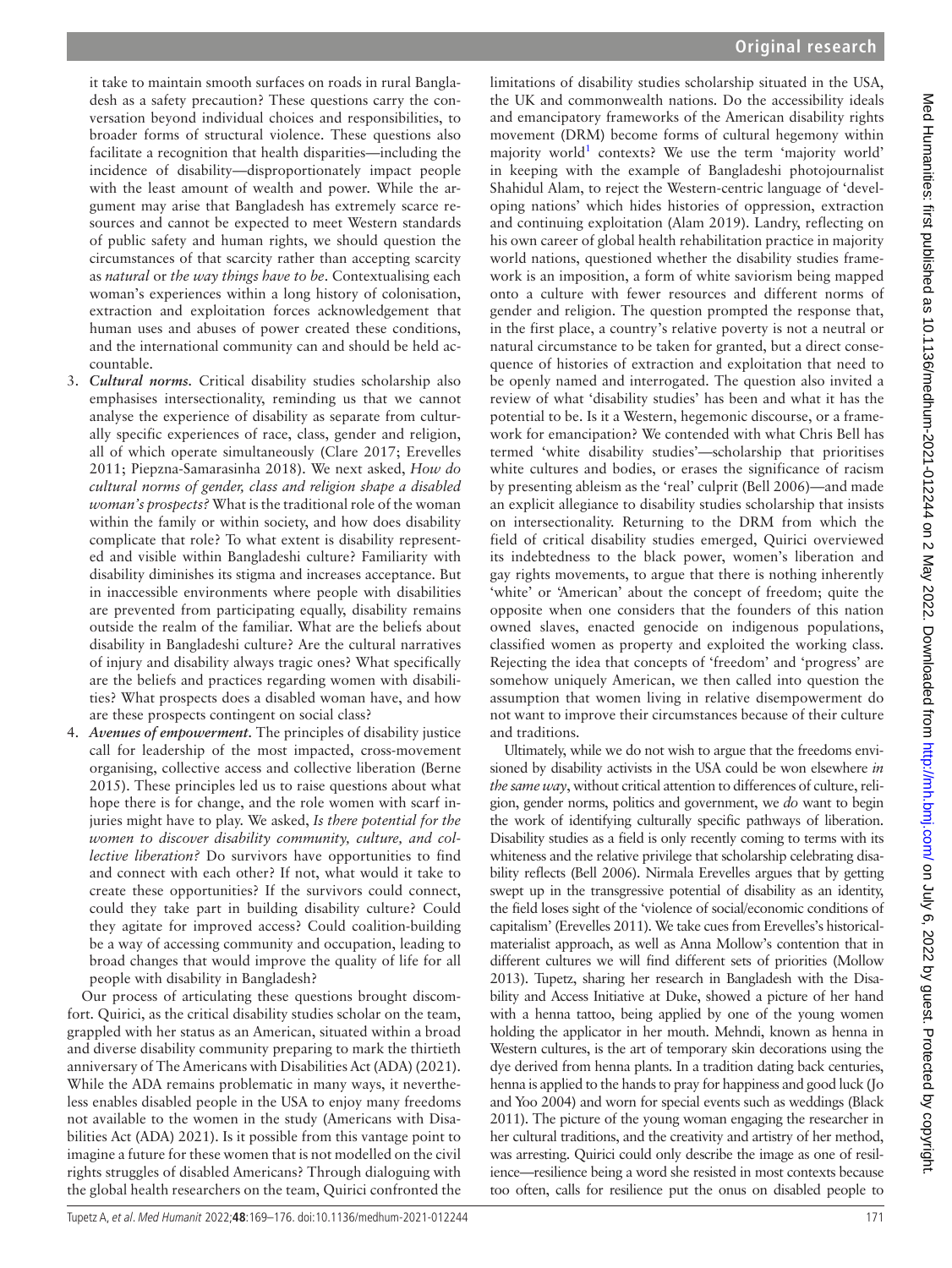withstand and 'rise above' cultures of inaccessibility. But confronted with this captivating, graceful image, Quirici felt that *this* resilience was something to aspire to. There was so much power in this moment of human connection: for the researcher, for the young woman, for her family, and for others who may find themselves in a similar situation.

## **BRINGING HUMANITIES-FOCUSED METHODS AND CONTENT INTO GLOBAL HEALTH RESEARCH, PRACTICE AND POLICY**

As we conversed across our disciplines, we increasingly recognised our framing question: *can our disciplines make progress toward decolonising global health and globalising disability studies at the same time?* Stewart asked: Is it possible to mobilise 'the voice of the patient' in a way that amplifies—rather than appropriates—the stories of disabled women in majority world nations? And finally, how does the emerging field of global health humanities help move these efforts forward?

Reflecting on the results of the original 2018 qualitative study, in which Tupetz had interviewed 12 survivors of scarf injury, our cross-disciplinary team first grappled with questions of methodology. We wondered, how do we elevate the results of qualitative research to the level of systems change? How do we keep these individual stories in the foreground, while also linking them directly to the social and economic structures that put these young women in harm's way in the first place? Furthermore, how do we co-facilitate, rather than 'give voice to,' these individual narratives when the fields of global and public health engage more readily with quantitative population-level data than with qualitative, experiential data ([Ashby 2011\)](#page-7-17)? And finally, how does a global health writing group situated in a privileged institution in the USA, at a moment when the movement to decolonise global health is coming into focus, equitably collaborate with the rehabilitation practitioners for whom the conduct of externally sponsored research may itself be an extra burden and therefore an obstacle to improved care for their patients?

Mulling over these complex conundrums, we discovered our only way forward: intentionally foreground the humanities as the lingua franca of our collaborations, and specifically through narrative. Why advocate for the inclusion of narratives and narrative analysis in global health, and what new insights and actionable evidence would it offer global health? Narrative is underused in global health research and practice. When narrative analysis does appear in global health, it is most often found in global health policy literature [\(Ney](#page-7-18)  [2012](#page-7-18); [Ngoasong 2009\)](#page-7-19), or in a simplistic format such as invoking the 'voice' of an individual to illustrate population-level statistics. For example, one of the best-selling introductory global health textbooks introduces the global HIV/AIDS pandemic through the narrative of 'Getachew, a 20-year-old Ethiopian with HIV' [\(Skolnik 2019\)](#page-7-20); yet we are given only the barest of demographic information before moving on to population-level metrics. Similarly, the story arc of a medical or global health approach to traumatic injury is typically hyper-focused on the individual injury itself while limiting its end point to either cure or rehabilitation [\(Dickson et](#page-7-21) al. 2019; [Sharwood](#page-7-22)  et [al. 2020\)](#page-7-22).

We argue that citing population-level metrics of a global health challenge is necessary but not sufficient. What is missing is a method for expanding the medical and global health story arc to connect the lived experience of an individual injury with the structural inequities that established the conditions for the injury. But how do 'voices' speak to 'structure'? Through narrative. For this essay, we define narrative as a conversational recounting of a personally experienced story as told to a listener ([Polkinghorne 1995\)](#page-7-23). Going beyond the use of an individual

'voice' coupled with a few demographic data points to elicit and analyse an individual's complete illness narrative, as they define and describe it, is essential for developing locally relevant, meaningful and sustainable community interventions, programmes and country-level policies. Voices and individual behaviours are embedded in social, cultural and political contexts; therefore, it is critical to first listen to how individuals narrate and make sense of their own illness experiences and then to conduct narrative analysis that goes beyond merely searching for generalisable themes to exploring specific narrative aspects of the story, such as narrative arc and key characters ([Greenhalgh 2016](#page-7-24)) or metaphor ([Kleinman 1989\)](#page-7-25). This will lead to a more complex and nuanced understanding of that lived experience which can then better inform global health practice, programming and policy.

We then searched each of our own disciplines further for nascent (or central) humanities ideas, methods and theories, and discovered that the humanities provided a unifying approach for our interdisciplinary collaboration: *look first for the human story*. In fact, what drew us together as a writing group was the realisation that our individual disciplines were not sufficient to grasp the complex scope of these young women's experiences. We quickly realised that we could not meaningfully work together towards ideas to inform practice and policy until we all, and in a nuanced fashion, understood the different implications of the scarf injury for each of these young women. Beginning with the person means we can trace connections between individual experience and the more difficult-to-see systems and structures, such as politics, economics and culture, that directly influence the experience. With a deeper understanding of these issues and contradictions—gained through qualitative interviewing, home visits and ethnographic observations—we can link the local to the global to see the structural processes that shape experience. Understanding the complex factors that placed these young women at risk, we seek not only strategies to prevent future scarf injuries, but also to identify potential methods of empowerment for the women who survive with scarf injury today.

Just as global perspectives are urgently needed in disability studies, disability studies perspectives are urgently needed in global health. Only through sustained and intentional collaboration can we address the shortcomings of both fields. By engaging in disability studies, global health can begin to entertain alternatives to the restrictive medical model of disability, which defines disability as a functional limitation residing in the body of the individual. Below, we share the stories of three of the women who participated in Tupetz's qualitative study, and the specific responses these stories elicited from our cross-disciplinary team. To protect the women's privacy, the names have been replaced with pseudonyms and all identifiable information has been removed.

## **Nazia's story**

Tupetz*: If you don't go back to school and study, how do you think your life will look? What else are you going to do?*

Nazia: *I will die*.

Tupetz: *Why do you think you will die if you do not go to school?*

#### Nazia: *Everybody is suffering for me. If I'm not alive, then no one will have to suffer*.

Nazia's story illuminates themes of inaccessibility and stigma. Her emotional response is understandable: having to bathe on a public street would be experienced as dehumanising by anyone, and even more so within a culture in which women traditionally cover their bodies. The local rehabilitation team contemplating Nazia's distress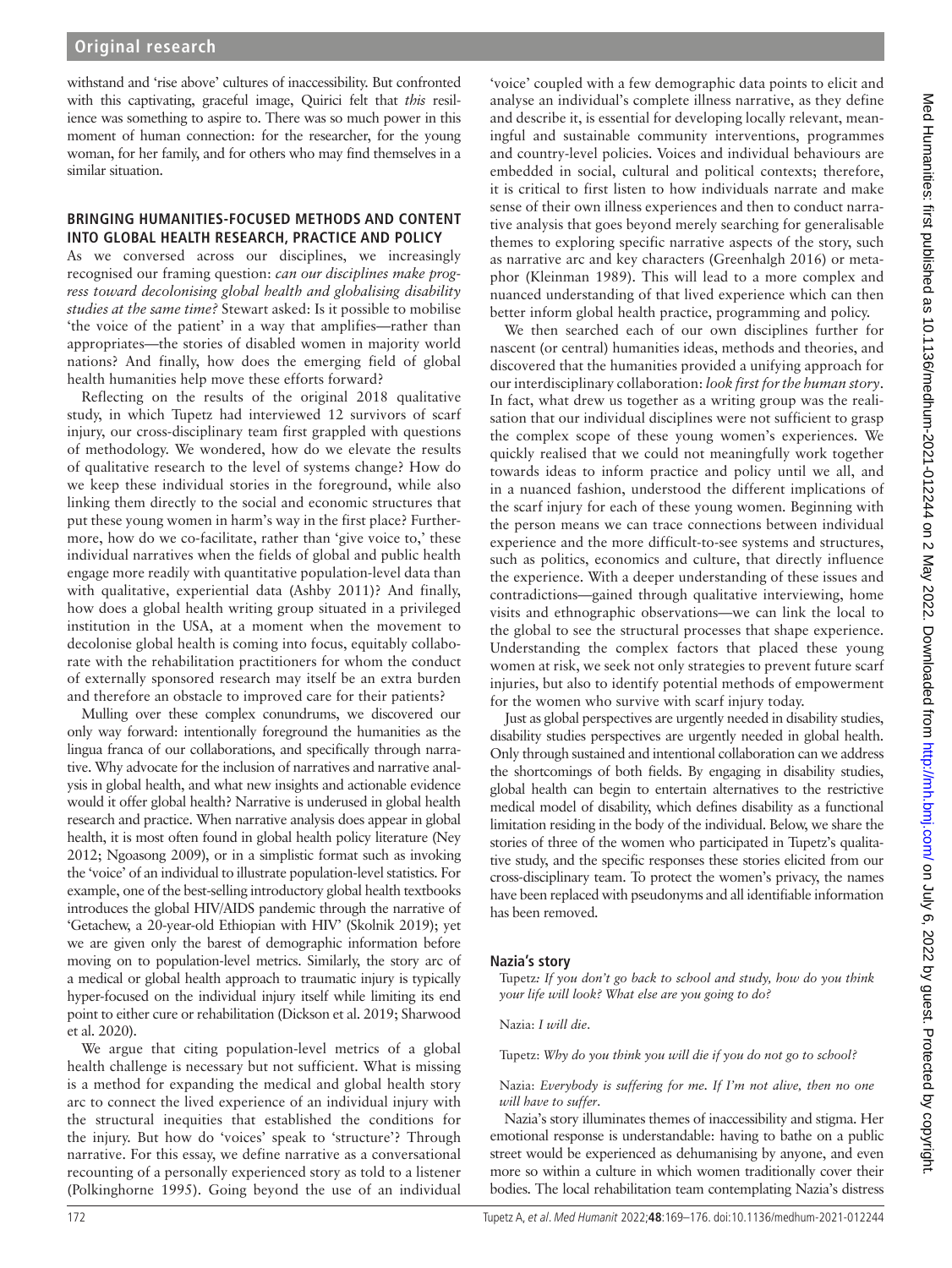observe a clear relationship between her suicidal ideation and social factors, such as the ostracisation she faced in the healthcare system, and her belief that she is a burden to her family.

Nazia was denied care at the first hospital she reached on her injury—in fact, several hospitals refused to treat her due to her critical condition. A complexity of the scarf injury is that it produces lacerations on the anterior part of the neck, creating the appearance of a suicide attempt. Suicide attempts can carry a great stigma, and given the clinical presentation of a scarf injury that can be misconstrued, many health providers turned their backs. After Nazia was moved from the accident site to the ambulance she was left alone. She received no education on treatment options.

Nazia's ongoing trauma stems not only from the accident itself, but from navigating the healthcare system, and ultimately being discharged to a wheelchair-inaccessible environment, as is the case in most homes in this region, with a family unable to support her needs beyond the most custodial care. Nazia is feeling isolated, questioning her purpose in life, and experiencing suicidal ideation. Due to the inaccessibility of her family home, she has to be bathed out on the open street. She has distanced herself from her school friends, finding their visits an unbearable reminder of the fact that she is no longer a student herself.

Observing her story through a disability studies lens, we begin to think beyond her individual bodymind [\(Price 2020](#page-7-26); [Schalk 2018\)](#page-7-27) and contemplate the forms of access and infrastructure that would improve her quality of life. The term 'bodymind' in disability studies signifies the interrelatedness of 'body' and 'mind': in Margaret Price's words, 'mental and physical processes not only affect each other but also give rise to each other' [\(Price 2020\)](#page-7-26). For Sami Schalk, the term also signifies the psychological and embodied impact of stress responses to oppression based on race and gender [\(Schalk](#page-7-27)  [2018](#page-7-27)). The belief that she could be too dependent to return to school is largely anchored in the inability to push her own wheelchair. A power wheelchair<sup>[2](#page-7-28)</sup> could contribute greatly to her independence, but these devices alone would not be enough without a more reliable electricity infrastructure, smoother road conditions, accessible and affordable transportation to the school building, and accessibility within the school itself. These facts testify to one of our main claims: that *infrastructure is a public health concern*. Another infrastructural justice concern is internet access. Increasingly, the access to information and freedom of expression that internet access provides is considered a human right and a necessity for survival in the present age ([United Nations 2016](#page-7-29)). Additionally, internet access could be an avenue of empowerment, connecting Nazia to a community and even enabling her to participate in online activism, if she should choose.

For Nazia, access to education would provide not only relief from her home life but also opportunities for friendship and social advancement. During the interview, Nazia revealed that she had told her family many times of her wish to return to school, but the denial of that wish intensified her depression and resulted in a souring of relationships with her school friends. Hoque notes that Nazia's potential for returning to school could have been financially onerous for the family because although it is free to attend public schools in Bangladesh, the additional transportation and accommodations requirements are costly. Education in Bangladesh is either mainstream education or special education for persons with intellectual disabilities, but neither of these approaches offer an inclusive environment for students with physical disabilities like Nazia's. A recently published evaluation of the Government of Bangladesh

Education programme by Unicef concluded that 'despite the substantial quantitative progress, important challenges remain in terms of establishing child-friendly inclusive schools, particularly for girls and children with disabilities' [\(Toscano](#page-7-30) *et al*. 2019). Sultana points out that while schools are required to provide ramps for students with disabilities to access the school, that is usually where the conversation about accessibility and inclusive school systems stops. However, she also recognises that in recent years, schools have become more aware of inclusive concepts.

On the macro-level of policy, the adoption of the United Nations Convention of the Rights of Persons with Disabilities (CRPD) by UN member states in December 2006 ([United Nations 2006\)](#page-7-31) should, in theory, go some distance towards addressing the barriers to education and other basic human rights Nazia faces. The CRPD, the first human rights charter of the twenty-first century, provides an inclusive platform for people with disabilities to be viewed as people with rights rather than the 'object' of decisions. Its basic platform is to establish equity in access to services and opportunities. Bangladesh is among the many nations that have fully ratified the CRPD, but Nazia's story shows that large-scale policy does not easily translate to implementation at a local level. Through consultation with peer support networks, Sultana asked how this human rights framework can have an impact on the individual level? How can Nazia be convinced that she has—or should have—the right to live in a wheelchair-accessible home, that it is her right to attend a school that is inclusive and adaptive to her needs? Bangladesh is a signatory and has fully ratified the CRPD, and has made people with disabilities equal under the law, yet the lived experiences of disabled Bangladeshi citizens fall far short of these ideals. What are the responsibilities of the international community in this case?

When contemplating accessible infrastructure in the majority world, it is important to be mindful that these approaches to design have been capitalised on elsewhere as a means of gentrification and displacement. In *Crip Times: Disability, Globalisation, and Resistance*, Robert McRuer shares the example of reconstruction efforts in Mexico City inspired by the accessibility ideals of the London Olympics. Concerns around health and safety justified the displacement of families, paving the way for gentrification and for-profit development. McRuer urges a 'distinction between access and neoliberal access' ([McRuer 2018\)](#page-7-32). Access should be defined and designed by the local community rather than imposed by industrialised nations. Global health specialists, when making accessibility recommendations, must remain vigilant as to whose interests are driving renovations.

## **Anusheh and Fatima's story**

Fatima: *'After her injury, everyone thought Anusheh would not survive. They [the healthcare facilities] neglected us*.

#### (Later in the interview): *'My future?' (Fatima laughs.) 'My future is that my daughter will build me a house with money from her job.'*

Anusheh's story illuminates much about the culture of medical practice, as well as Bangladeshi culture as a whole. Her experiences of neglect based on medical professionals' beliefs that she could not survive her injury demonstrate that the primary concern is *survivability* rather than rehabilitation. Hoque remarks that the disregard for the potential of rehabilitation to improve quality of life explains why so many doctors, rooted in medical-model interpretations of disability as impairment, respond by performing surgery on the spine and sending patients home without information on how they can access rehabilitation services. For patients, the main concern is typically the ability to walk, and they often do not see the point of rehabilitation if their walking ability cannot be regained. Even in cases of tetraplegic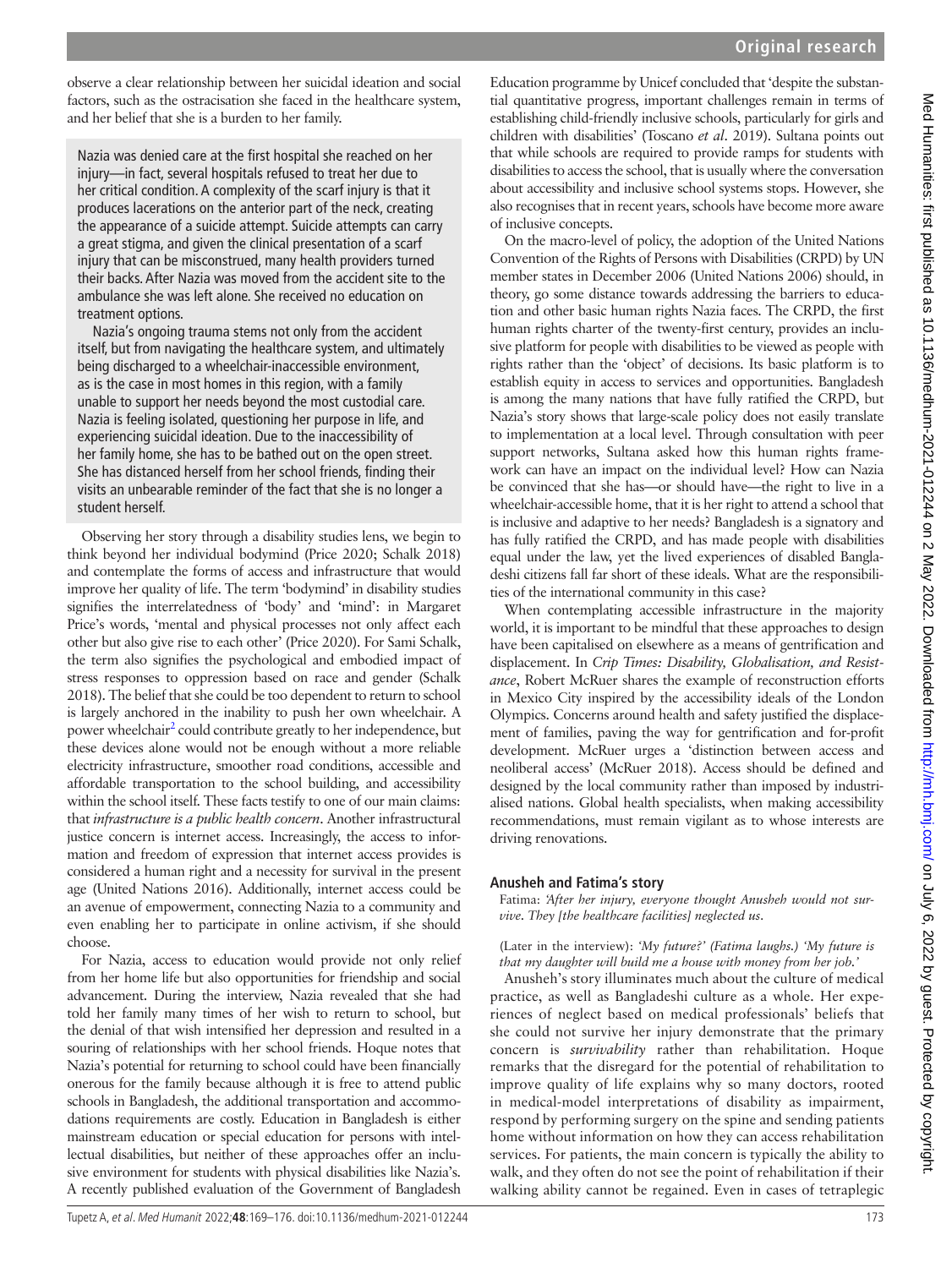patients who have the capacity to develop significant independence through upper-body rehabilitation, it would require a shift in perception to contemplate *living*, beyond mere survival.

After Anusheh's injury, she was transferred to a local acute hospital. The hospital believed her chances of survival were negligible and neglected her. In the early days after her accident, Anusheh was kept on the floor rather than a bed. Later, medical professionals falsely led the family to believe Anusheh would regain walking ability after surgery. It would be two months before Anusheh and her family were educated on what an SCI is and what it meant for her future.

Fatima, Anusheh's mother, was with her when the injury happened and has not left her side ever since. Fatima started her own business, earning money while working from home and taking care of her daughter. Fatima's parents also help provide care within the family unit.

Anusheh had always been a strong student, with high aspirations for a future in the healthcare profession. Anusheh's education remained the highest priority after her injury, even during rehabilitation. With the support of the rehabilitation centre and the principal of her school, Anusheh was able to continue her studies while in rehabilitation and sit for the annual exams. Mother and daughter both believe that Anusheh's education will empower her to earn a steady income and financially support her mother when she is older. The high level of community and school support they received, starting early in the rehabilitation process, helped Fatima and Anusheh develop a very hopeful and positive outlook for the future.

Anusheh's experiences of medical neglect and deprioritisation also call attention to beliefs surrounding gender. In Bangladeshi culture, as in most patriarchal societies, men carry the family name and continue the family legacy. For men with SCI, then, the main concern would be fertility. The situation for women, Sultana and Hoque report, is more complex. Families are often more concerned about a young woman's ability to get married than her overall health, education or career prospects. A woman who needs care, and cannot provide care, in turn, is culturally regarded as a burden to the family because women are valued primarily for the domestic labour they provide. Sons, by contrast, are an asset to the family even if they are disabled because they will inherit more property after the death of a family member than a daughter would, meaning their lives are literally valued more highly. However, Tupetz's original study also demonstrates how each family unit is different. In Anusheh's story we observe her mother, Fatima, taking risks on her daughter's behalf and advocating fearlessly for her needs. Anusheh may have been treated as low priority by the healthcare professionals she first encountered, but it is clear that she is not a low priority to her mother.

Including Fatima's perspective allows consideration of the caregiver's story. People with SCI typically require assistance with certain life activities on a daily basis, and in Bangladesh, this labour is absorbed within the family, almost always by women. In the example of Nazia, we observed her feelings that her need for care was causing her family to suffer, and these feelings contributed to suicidal ideation. In the example of Anusheh, her mother Fatima came up with a creative solution to the labour dilemma: by starting her own business, Fatima continues to earn an income from the home, where she can also care for Anusheh. Moreover, Anusheh herself is regarded as a giver as well as a receiver of care: there is an understanding that Anusheh will provide care for her mother, if not in a physical sense, then in a financial sense by

continuing her education and getting a job. Anusheh's perceived potential gives her a sense of purpose, which clearly has a positive impact on her mental health and self-esteem. Anusheh and Fatima's story is also exceptional for its transcendence of the gender norms of Bangladeshi culture. Fatima's status as a single mother means they were already breaking the norms of family order prior to the injury. Fatima's strong advocacy actions on behalf of her daughter throughout their long healthcare journey set an example that women are leaders, and voices of change.

Stories like Anusheh and Fatima's are the rare exception rather than the rule, however, and not all individuals can be expected to adapt to the challenges of a care economy that places unfair expectations on women in the family. Disability rights legislation such as the ADA and the CRPD should guarantee access to personal care attendants or home health aides from outside the family as a means of protecting the independence of disabled people, and enabling their family members to pursue their own interests and careers. However, economic concerns frequently prevent access to these important resources. Even in wealthy nations like the USA, essential care labour is undervalued, with home health aides making on average just \$24200a year, proving that the way capitalist economies value care work is in dire need of revision ([U.S. BUREAU OF LABOR STATIS-](#page-7-33)[TICS 2019\)](#page-7-33). Because care work is so undervalued, there are not enough workers willing to do the job, which often leaves disabled and elderly people no choice but to live in institutionalised settings like nursing homes, which are actually more costly to the healthcare system ([Graham 2017](#page-7-34)), [\(Osterman 2017\)](#page-7-35).<sup>[3](#page-7-36)</sup> Congregate living facilities, beyond robbing a person of their freedoms, also pose an increased risk of premature death, as the COVID-19 pandemic shows [\(Cameron 2020\)](#page-7-37).

Contemplating the survivors of scarf injury in Bangladesh and their families, who double as care providers, we return to the questions we raised about the responsibilities of the international community, and the embeddedness of these women's stories within the system of global capitalism. A recent report by Oxfam called 'Time to Care: Unpaid and Underpaid Care Work and the Global Inequality Crisis', provides the appropriate context:

Economic inequality is out of control. In 2019, the world's billionaires, only 2,153 people, had more wealth than 4.6 billion people. This great divide is based on a flawed and sexist economic system that values the wealth of the privileged few, mostly men, more than the billions of hours of the most essential work – the unpaid and underpaid care work done primarily by women and girls around the world. Tending to others, cooking, cleaning, and fetching water and firewood are essential daily tasks for the wellbeing of societies, communities and the functioning of the economy. The heavy and unequal responsibility of care work perpetuates gender and economic inequalities. ([Coffey](#page-7-38) *et al*. 2020)

The report illuminates the troubling realities of wealth inequality and how it is supported and perpetuated by global injustices organised around hierarchies of gender, labour, class, race and disability. Care work is the most essential work, but it is also the least valued. Capitalism, white supremacy, and the patriarchy operate in lockstep and work designated 'women's work' often goes unpaid.

As long as these global economic injustices continue, a young disabled woman's best hope is in her own resilience. Anusheh is beating the odds, and with a strong, supportive role model for a mother, and the encouragement of key members of the community, such as a teacher who convinced Anusheh she could return to school with accommodations, she has a hopeful outlook for the future. Tupetz asked Anusheh if she had a message for other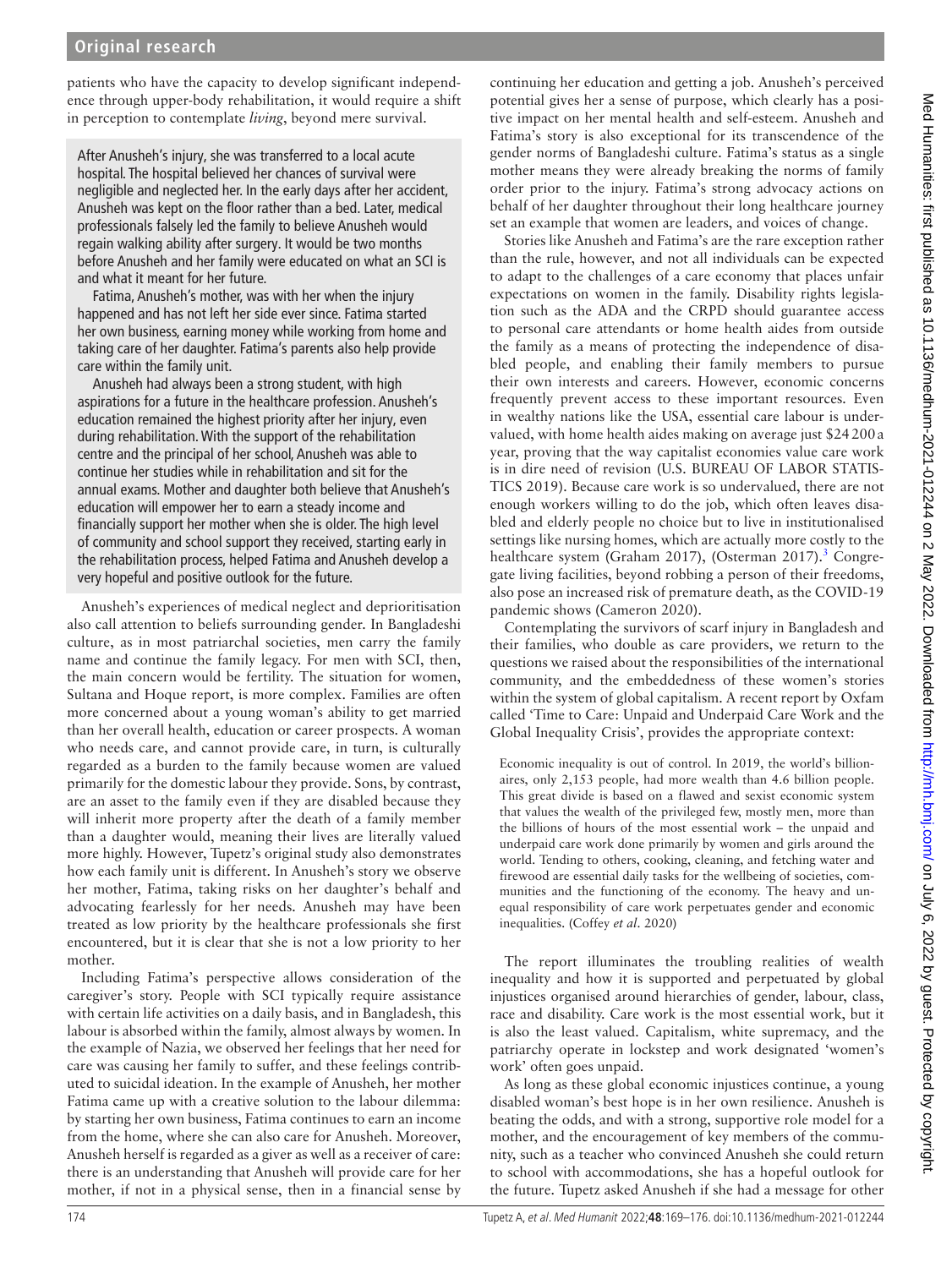young women survivors of the scarf injury. 'Yes, I want to tell them not to lose hope,' she said, 'and to try to continue their education like me. There are lots of girls who stay at home always, stop working if they used to work before or stop going to school if they used to study after they had an accident like mine. I want to say to them, don't stop going to school, your education should be continued'.

## **INTERDISCIPLINARITY, THE MOVEMENT TO DECOLONISE GLOBAL HEALTH AND THE HUMANITIES**

In addition to our interdisciplinary conversations around the rehabilitation and health policy implications of stories like Nazia's and Anusheh's, bringing the humanities into our conversations also pushed us to engage with the emerging ideas of the *Decolonize Global Health* movement, and laid bare our need to realign our relationship with our colleagues globally ([Byatnal](#page-7-39)  [and Mihara 2020](#page-7-39)). What is/could be the role of the humanities in the nascent movement to decolonise global health as a discipline, a collaborative research partnership model, and a training ground, and how are the humanities reflected in our project? How do the colonial past and the neoliberal/neocolonial present shape both this project's professional research partnerships and the relationship between the student trainee and the community collaborators who invited her into their homes? And what are the implications of these tensions for translating these results into actions that can contribute to both the lives of the young women who shared their stories and efforts to decolonise global health itself?

Recent papers argue that global health must begin to address its own implicit biases by confronting both its colonial legacy and the enduring impact of structural racism on the discipline and practice of global health. Calls for action include: acknowledging systems of privilege and practising critical allyship to transform those systems [\(Nixon 2019\)](#page-7-40); increasing equitable recognition of authorship [\(Hedt-Gauthier](#page-7-41) *et al*. 2019), addressing unfair resource allocation in research partnerships ([Boum Ii](#page-7-42) *et al*. 2018); improving reciprocity by addressing the disproportionate burden high-income country trainees often impose on majority world settings ([Pai 2020\)](#page-7-43) and interrogating the politics of knowledge production in global health research and publishing [\(Abimbola](#page-7-44)  [2019](#page-7-44)). More directly related to the role of humanities in global health, Eichbaum *et al* extend these efforts to decolonise global health research and practice to include actions to decolonise global health education by realigning storylines and narratives from 'deficits of resource-limited settings (to) implicit strengths and assets' ([Eichbaum](#page-7-45) *et al*. 2020). We argue that humanities methods, content and pedagogies are essential to these efforts to decolonise global health practice, research and training.

The value of a fresh approach to collaboration, mediated through our humanities approach to *look first for the human story*, was clearly identified by our Bangladeshi colleagues in our postresearch conversations. For Hoque and Sultana, our qualitative study design provoked a new conversation that opened the door for their participation in interdisciplinary collaboration. According to Hoque and Sultana, a standard quantitative research design alone would have not revealed the depth of their patients' and caregivers' struggles, as every case they treat is unique. Hoque and Sultana attribute to our collaborative discussions an essential opportunity to learn new and different perspectives that go far beyond physical functioning, into the realm of contextual factors, such as human rights and basic education access. Hoque and Sultana believe our collaborative work will have a strong impact on SCI research in Bangladesh:

it can serve as an entry point for other rehabilitation professionals in Bangladesh to become aware of these issues, trigger self-reflection on the inadequacies of the way they conduct their rehabilitation work and ignite a desire to engage in such conversations themselves. The role of qualitative research, in particular, has proven to be exceptionally important for both Hoque and Sultana, as it not only allowed them a deeper understanding of 'what we feel, what they feel, what other people feel' (Hoque) it also allowed the research team in Bangladesh, in their role as practitioners, to gain a deeper understanding of the emergency care and challenges people suffering such injury face in accessing the care they need. According to Sultana, this information would not have become that evident to her, if she had only access to quantitative data. Our approach to this essay, informed by a historical-materialist critical disability studies framework ([Erev](#page-7-8)[elles 2011\)](#page-7-8) and applying narrative and humanities methodologies to producing qualitative global health data, makes visible the many layers of each story, from the individual to the cultural, the structural and the global economic system. More importantly, it underlines our responsibilities to each other, and the urgency of collective struggle. Under current conditions of global inequality, such collective action is unlikely until we acknowledge that Nazia's story, and Anusheh and Fatima's stories, implicate all of us.

**Twitter** Anna Tupetz [@a.tptz](https://twitter.com/a.tptz) and Kazi Imdadul Hoque [@Shoyeb](https://twitter.com/Shoyeb)

**Contributors** All authors were actively involved in the conceptualisation, writing, review and editing of this manuscript. MS, KIH, ML, AT contributed to the conceptualisation, supervision, data collection, data analysis and data curation of the underlying primary data collection of this study. AT is the guarantor of the study.

**Funding** The underlying study was funded by the Duke Global Health Institute.

#### **Competing interests** None declared.

**Patient and public involvement** Similar to Strand's work, this paper was inspired by the emotionally charged stories and voices that emerged from participants in the original study. Within the original study, it was the Bangladeshi physical therapist who first noticed and discovered the rising incidence of what has emerged to be known as scarf injuries, and who reached out to the investigator team based at Duke University with the request to collaborate on a study to explore the implications of the newly identified scarf injuries. This collaboration of researchers proved to be an essential factor towards the overall collaboration and interpretation of the results, both in the original study and in this essay.Patient representatives known as the peer-support network at the rehabilitation centre were involved at the beginning of the original study and were also involved in interpreting the assessment and interpretation in this paper. Their perspectives and voices serve to place critical context to this paper, and the ongoing research agenda to explore the perspective and meaning of disability in Bangladesh and beyond. All direct identifiers are removed from this manuscript and we use pseudonyms to further protect the identities of all local participants.

**Patient consent for publication** Not applicable.

**Ethics approval** This study involves human participants and was approved by the local Institutional Review Board (IRB) Bangladesh (CRP-R&E-0401-224) and Duke University School of Medicine IRB (Pro00092024). Participants gave informed consent to participate in the study before taking part.

**Provenance and peer review** Not commissioned; externally peer reviewed.

**Data availability statement** All data relevant to the study are included in the article.

**Open access** This is an open access article distributed in accordance with the Creative Commons Attribution Non Commercial (CC BY-NC 4.0) license, which permits others to distribute, remix, adapt, build upon this work non-commercially, and license their derivative works on different terms, provided the original work is properly cited, appropriate credit is given, any changes made indicated, and the use is non-commercial. See: [http://creativecommons.org/licenses/by-nc/4.0/.](http://creativecommons.org/licenses/by-nc/4.0/)

#### **NOTES**

<span id="page-6-0"></span>1. In the 1990s, Bangladeshi photojournalist, activist, and now political prisoner Shahidul Alam began advocating use of the term 'majority world' rather than outdated, hierarchical language like 'third world'. The majority of the world's population lives in